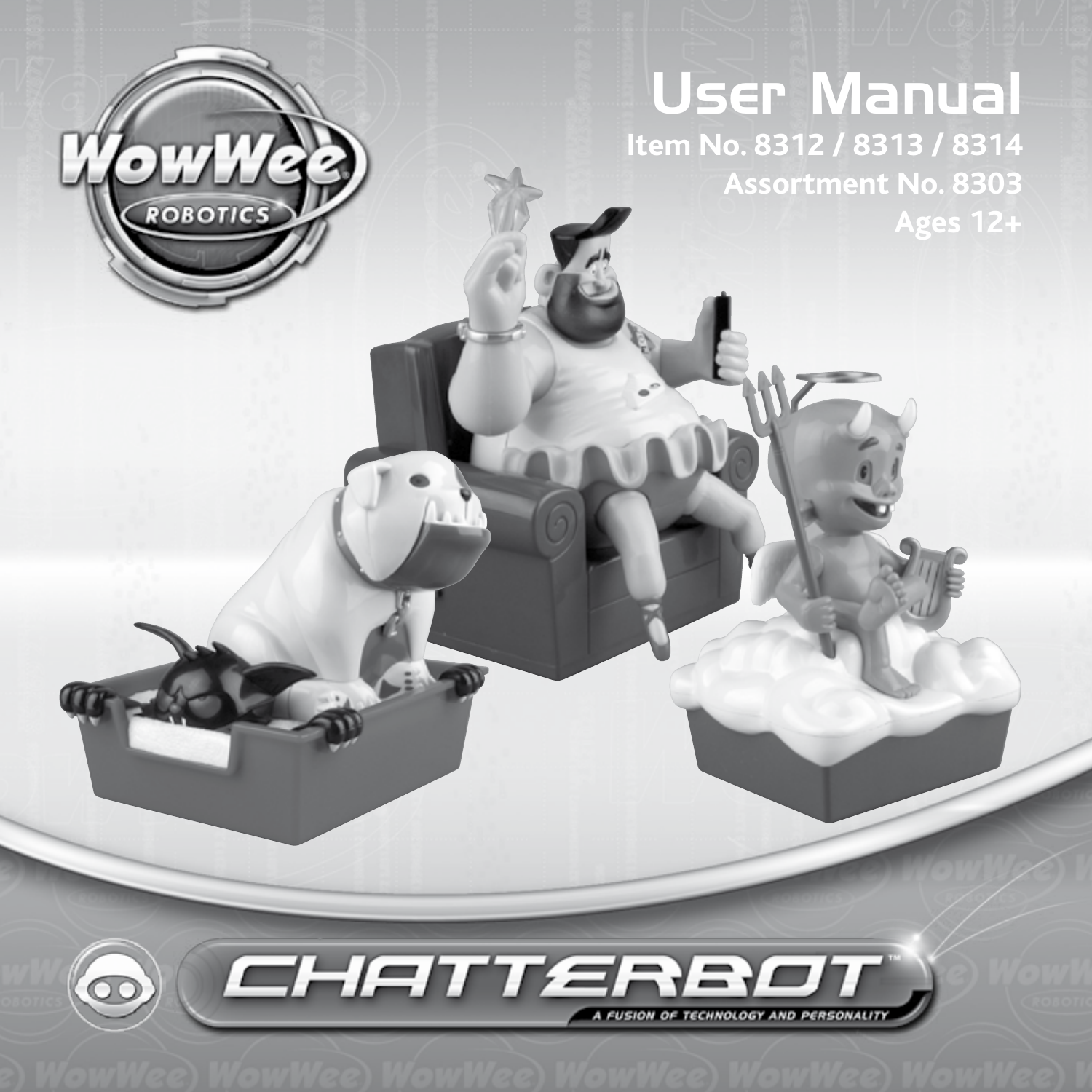# Content

| Table of contents              | P. 1  |
|--------------------------------|-------|
| Introduction                   | P. 3  |
| Quick start                    | P.4   |
| Package contents               | P. 5  |
| <b>Battery details</b>         | P. 6  |
| <b>Battery installation</b>    | P. 6  |
| To install or change           |       |
| Chatterbot's batteries:        | P. 6  |
| Important battery information  | P. 7  |
| Configuring your audio device  | P. 8  |
| For PC computers               | P. 8  |
| For Mac computers              | P. 9  |
| Chatterbot <sup>™</sup> basics | P. 10 |
| Chatterbot overview            | P. 10 |
| Chatterbot software basics     | P. 10 |
| System requirements            | P. 11 |
| Installing the Chatterbot      |       |
| software on your computer      | P. 11 |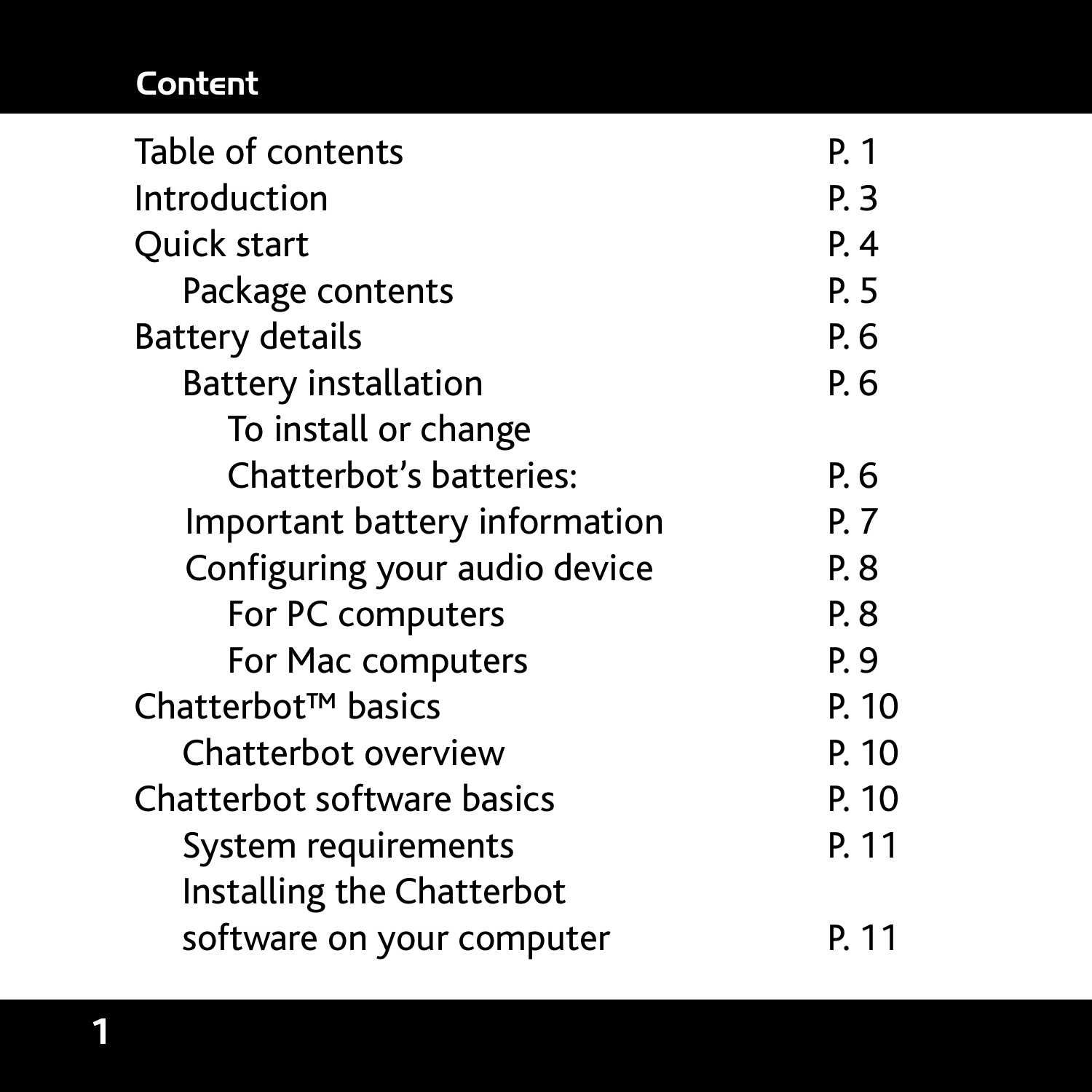# Content

| For PC computers:                    | P. 11 |
|--------------------------------------|-------|
| For Mac computers:                   | P. 12 |
| Connecting Chatterbot™               |       |
| to your computer.                    | P. 13 |
| Chatterbot software interface        | P. 14 |
| Advanced options                     | P. 16 |
| Toggling chatter triggers            | P. 17 |
| Important safety information         | P. 17 |
| Using your Chatterbot as a           |       |
| standalone speaker                   | P. 18 |
| To uninstall the Chatterbot software | P. 19 |
| Warranty information                 | P. 20 |
| FAQs                                 | P. 21 |
| Index                                | P. 22 |
|                                      |       |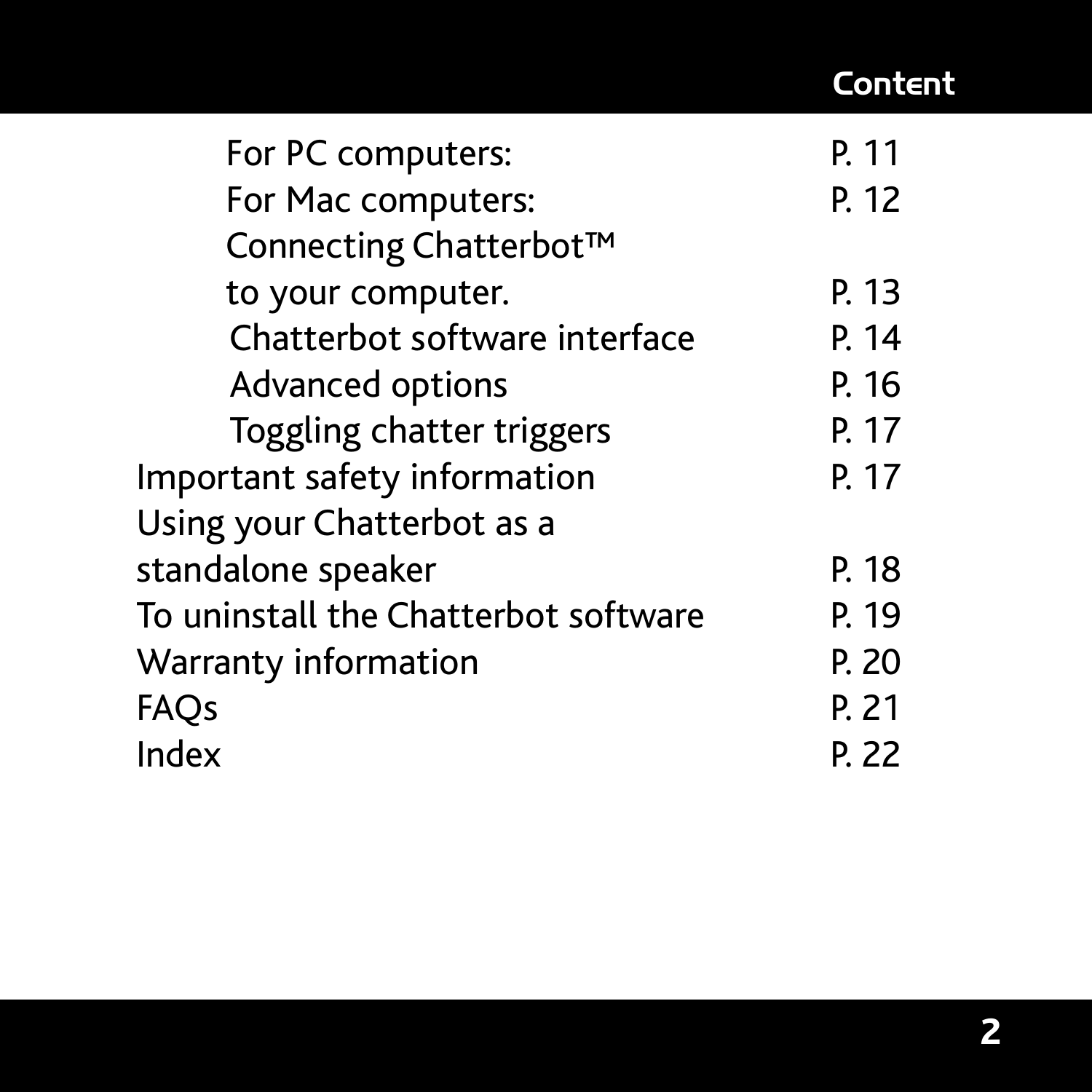# Thank you for purchasing Chatterbot™ from WowW<sub>EE®</sub>

# INTRODUCTION

Your Chatterbot™ is a fantastically fun animated computer accessory that you can keep on your desktop. These highly stylized character figurines always have something to say about what you are up to - and it's not always appropriate!

Your Chatterbot features a unique personality and a signature animation. Connect directly to your computer using the included USB cable, then listen and watch as your Chatterbot entertains you with its unpredictable stream of jokes, dialog, and comments about your virtual life.

You can type in key words and trigger hilarious routines that will entertain you and your coworkers, or use the on-screen interface to launch hilarious facts and quips on demand. It can even comment on upcoming calendar events and reminders. You can also use your Chatterbot as a standalone speaker to listen to music from an external audio source.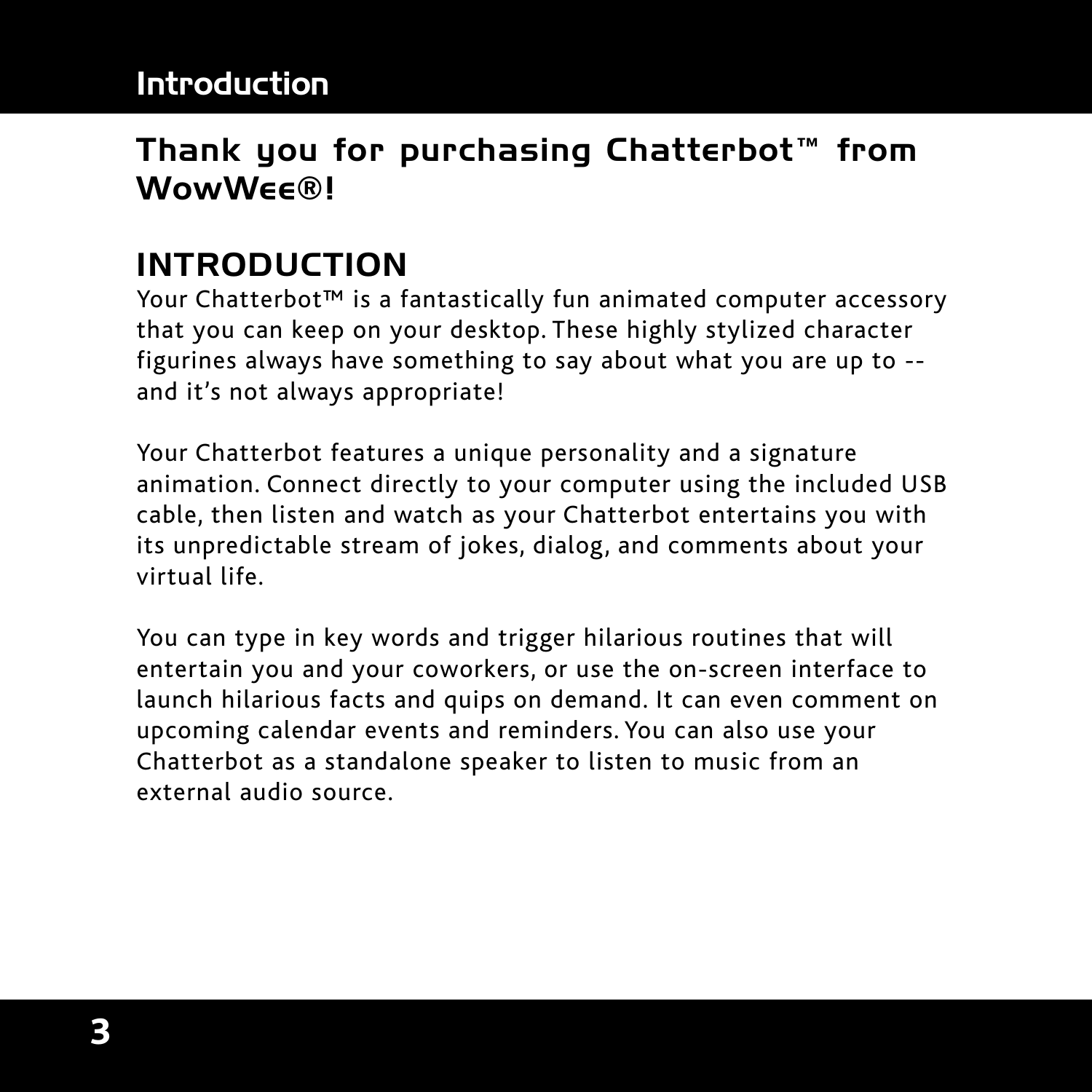# Quick start

# Quick Start



**The Fairy Godfather Dog/Cat Devil/Angel**





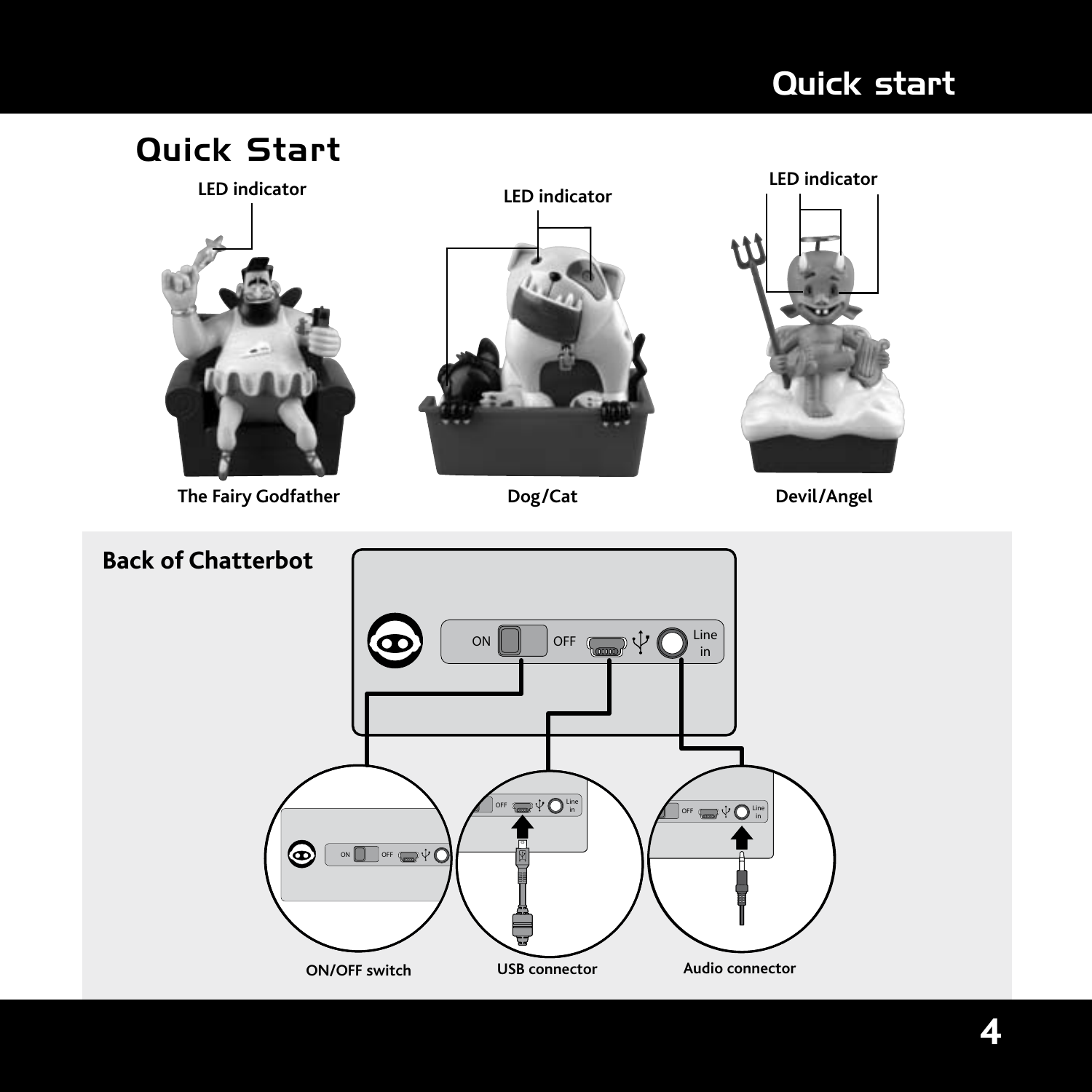# Quick start

### **Package contents**



- 1x Chatterbot™
- 1x USB cable
- 1x Audio cable
- 1x Chatterbot software CD
- This user manual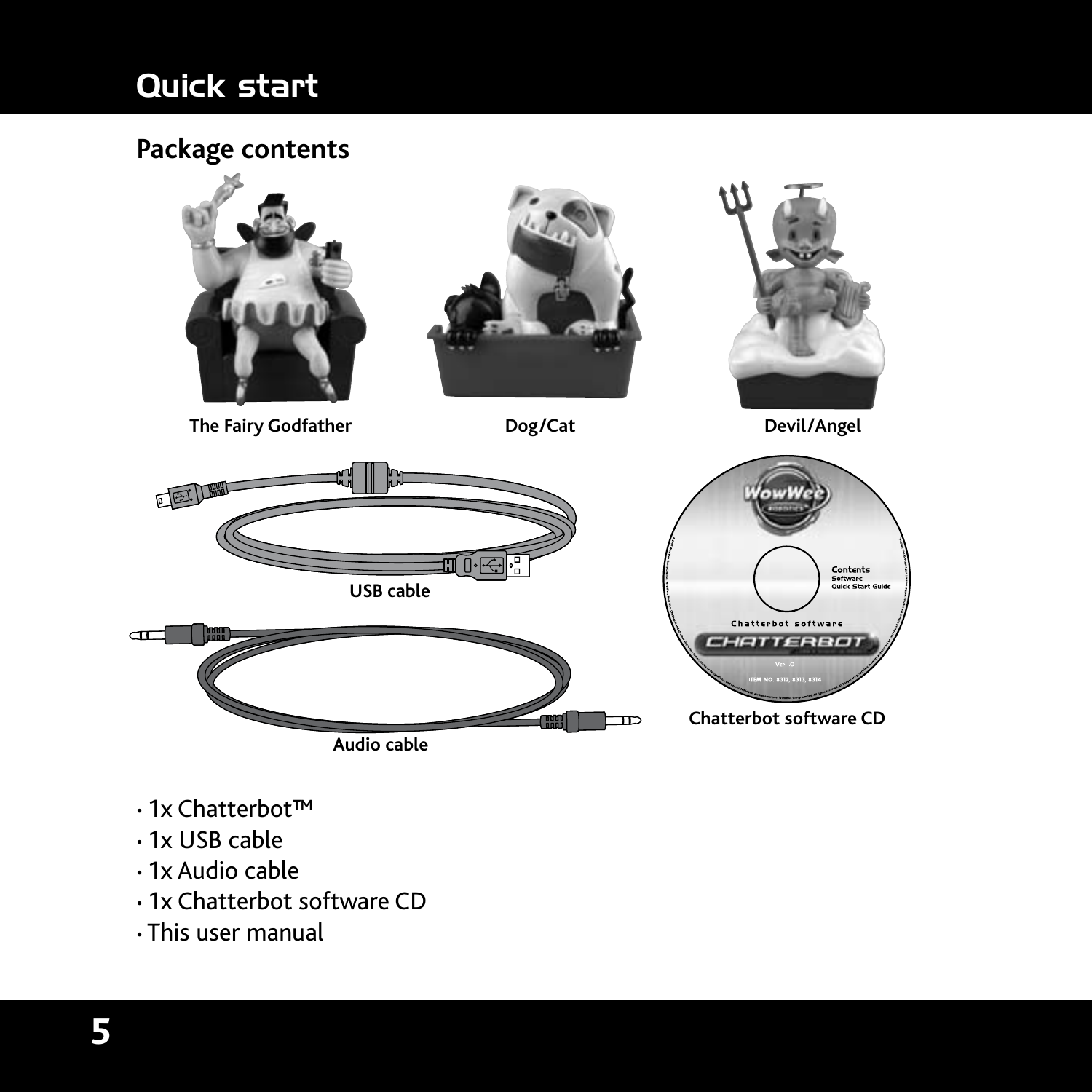# Battery details

# Battery details

Chatterbot requires 4 x "AAA" size batteries (not included) for the standalone speaker function.

**NOTE:** When plugged into your PC or Mac it does not require batteries.

### **Battery installation**

The Chatterbot's LED will begin to blink when its batteries are running low, and it will eventually go to sleep if you continue to play with it without replacing the batteries.

**NOTE:** Remove any batteries from Chatterbot when you are not using it as a standalone speaker.

### **To install or change Chatterbot's batteries:**

**NOTE:** Before installing or changing batteries, makes sure that Chatterbot is turned off (switch is set to the OFF position).

1. On the underside of Chatterbot, using a Phillips screwdriver (not included), remove the screw on the battery compartment cover, then remove the battery compartment cover.

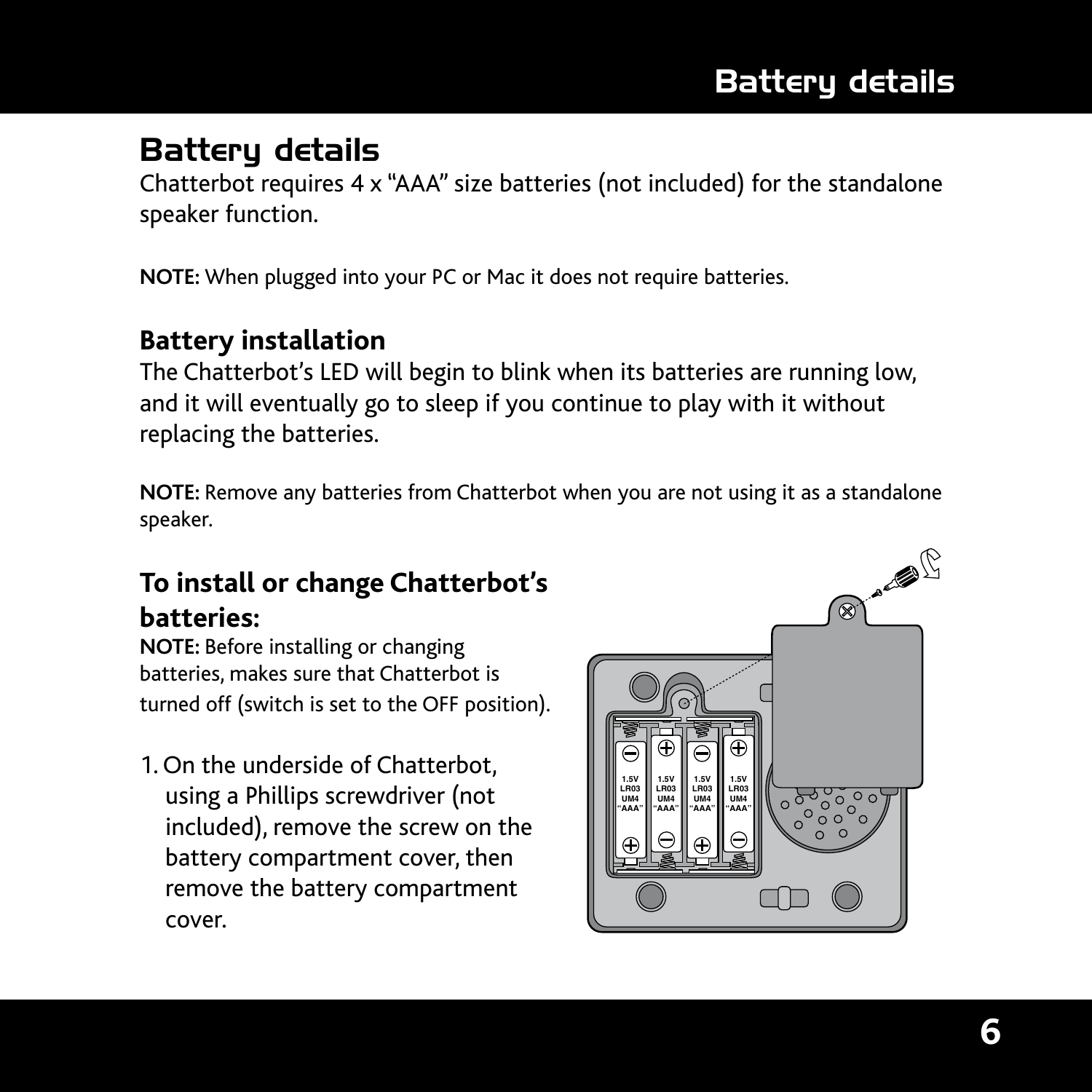# Battery details

2. Remove the 4x "AAA" batteries from the back side battery compartment, and replace with fresh batteries.

**IMPORTANT:** Make sure you align the positive and negative polarities of the batteries with corresponding markings inside the battery compartment.

3. Replace the battery compartment cover and replace the screws that hold it in place.

Important battery information

- Use only fresh batteries of the required size and recommended type.
- Do not mix old and new batteries, different types of batteries [standard (Carbon-Zinc), Alkaline or rechargeable] or rechargeable batteries of different capacities.
- Rechargeable batteries are only to be charged under adult supervision.
- Respect the correct polarity,  $(+)$  and  $(-)$  as indicated.
- Do not try to recharge non-rechargeable batteries.
- Do not dispose of batteries in fire. Batteries might explode or leak.
- Replace all batteries of the same type/brand at the same time.
- The supply terminals are not to be short-circuited.
- Remove exhausted batteries from the toy.
- Batteries should be replaced by adults.
- Remove batteries if the toy is not going to be played with for some time.
- Rechargeable batteries are to be removed from Chatterbot before being charged.
- The packaging should be kept since it contains improtant information.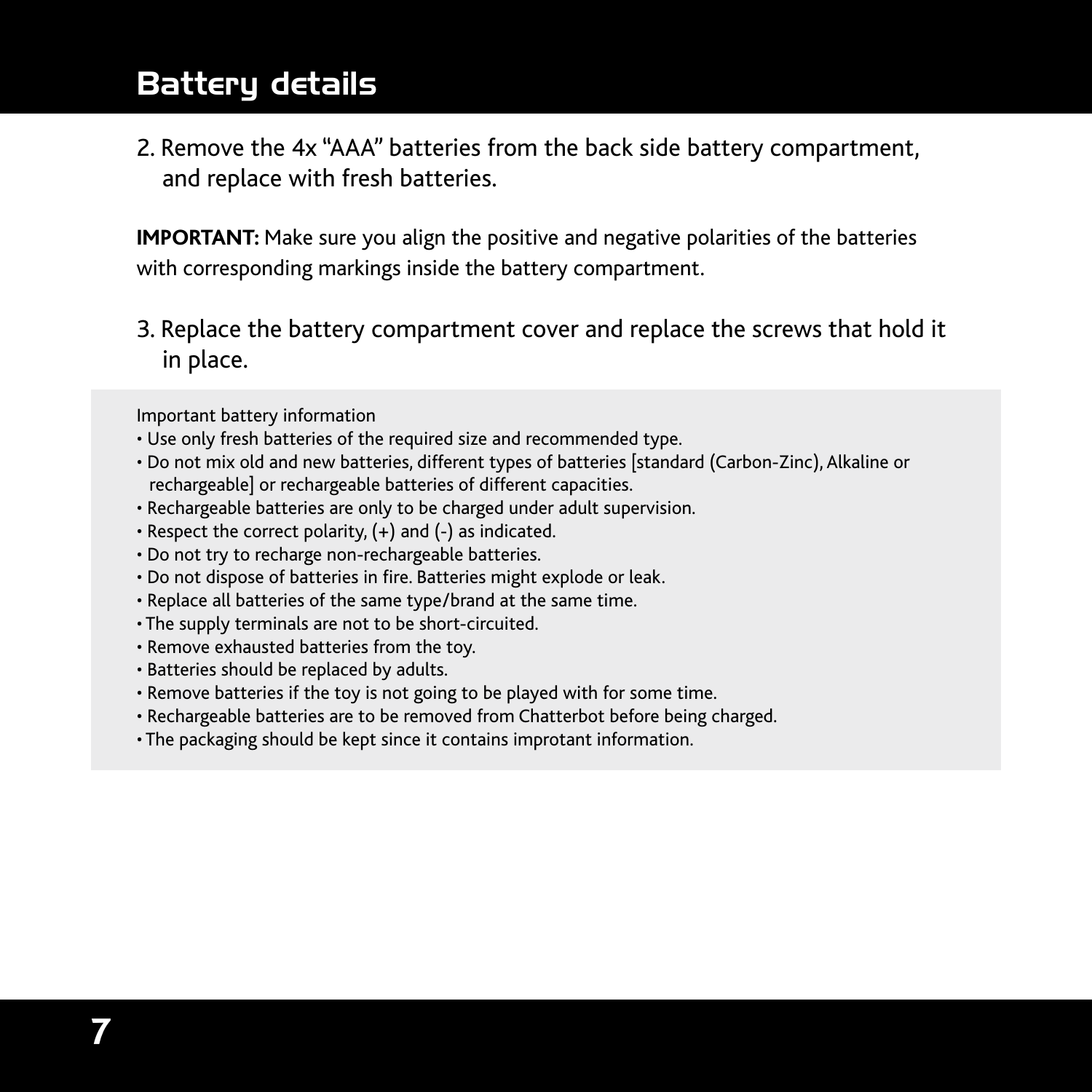# Configuring your audio device

**IMPORTANT:** In order to make sure only the Chatterbot dialog plays through your Chatterbot (all audio will play through your computer's speakers but the Chatterbot audio will only play through the Chatterbot's speakers) you must configure the default audio device settings to be your computer's sound card on your computer.

**NOTE:** After configuring your default audio device, regular computer audio will still play through your computer's speakers.

### **For PC computers**

*For Windows XP users:*

- 1. From your Windows Start menu, select the Control Panel item
- 2. Locate and select the **Sounds and Audio Devices** item. The **Sounds and Audio Devices Properties** dialog appears.
- 3. Click on the **Audio** tab.
- 4. In the **Sound playback** area, from the **Default device** dropdown list, select the name of your sound card device, click on the **Apply** and then the **OK** button.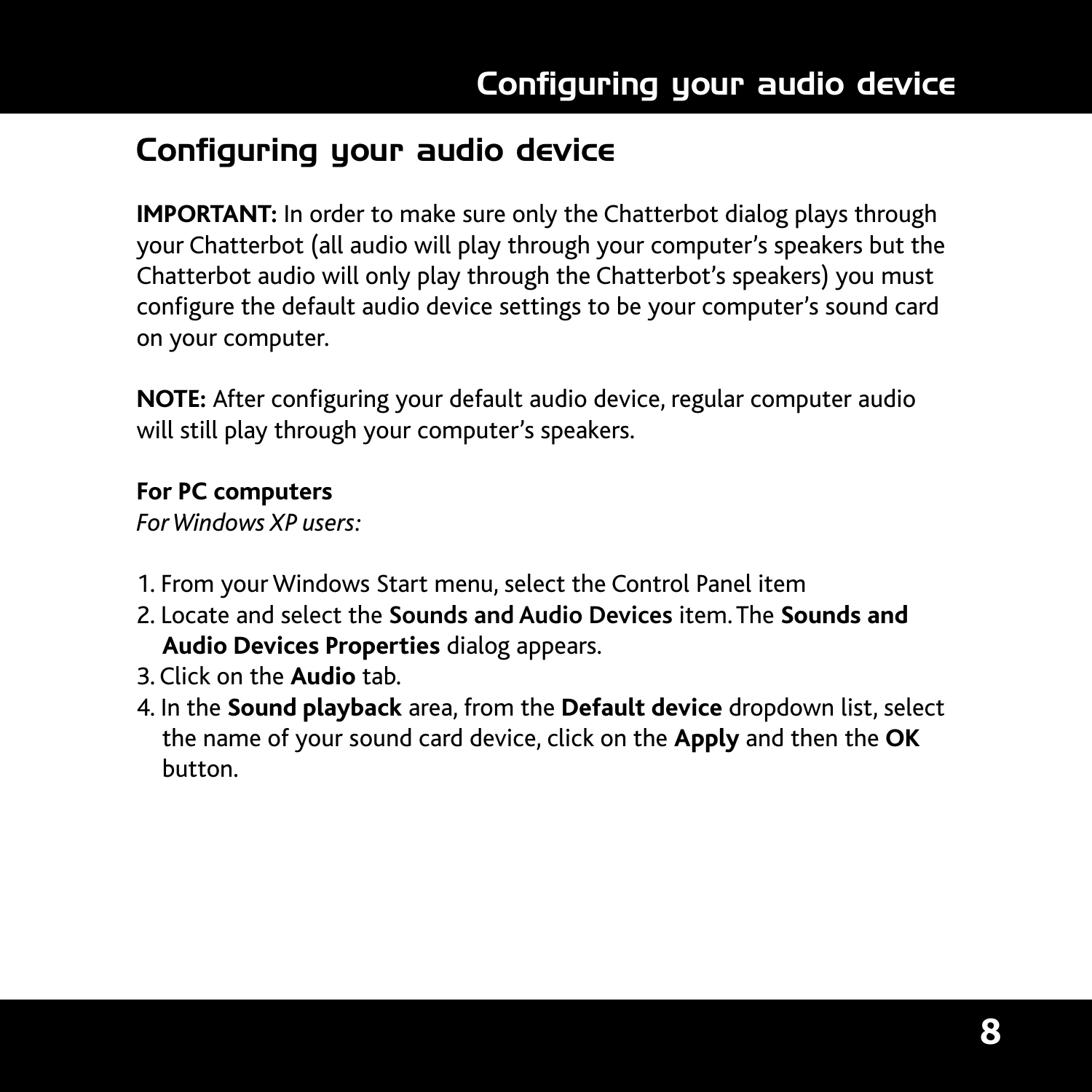# Configuring your audio device

### *For Windows Vista users:*

- 1. From your Windows Start menu, select the **Control Panel** item.
- 2. Locate and select the **Personalization** item.
- 3. Select the **Sounds** item. The **Sound** dialog appears.
- 4. From the **Playback** tab, select the name of your sound card device, then click on the **Set Default** button, and then the **OK** button.

Only Chatterbot dialog should be playing through your Chatterbot speakers when it is plugged in and turned on.

### **For Mac computers**

- 1. On your desktop, locate the **Apple** icon in the upper left hand corner.
- 2. Select the **System Preferences** option.
- 3. Click on **Sound** and click on the **Output** tab.
- 4. Select the defaut audio device that you want to use, in this case, the Chatterbot.

**NOTE:** You need to allow the Chatterbot to work with your Mac computer by enabling access for assistive devices, if not already enabled. To do so:

- 1. From the Apple menu, select the **System Preferences** menu.
- 2. Click on the **Universal Access** option, and select the **Hearing** tab.
- 3. Enable the option **Enable Access for assistive devices**.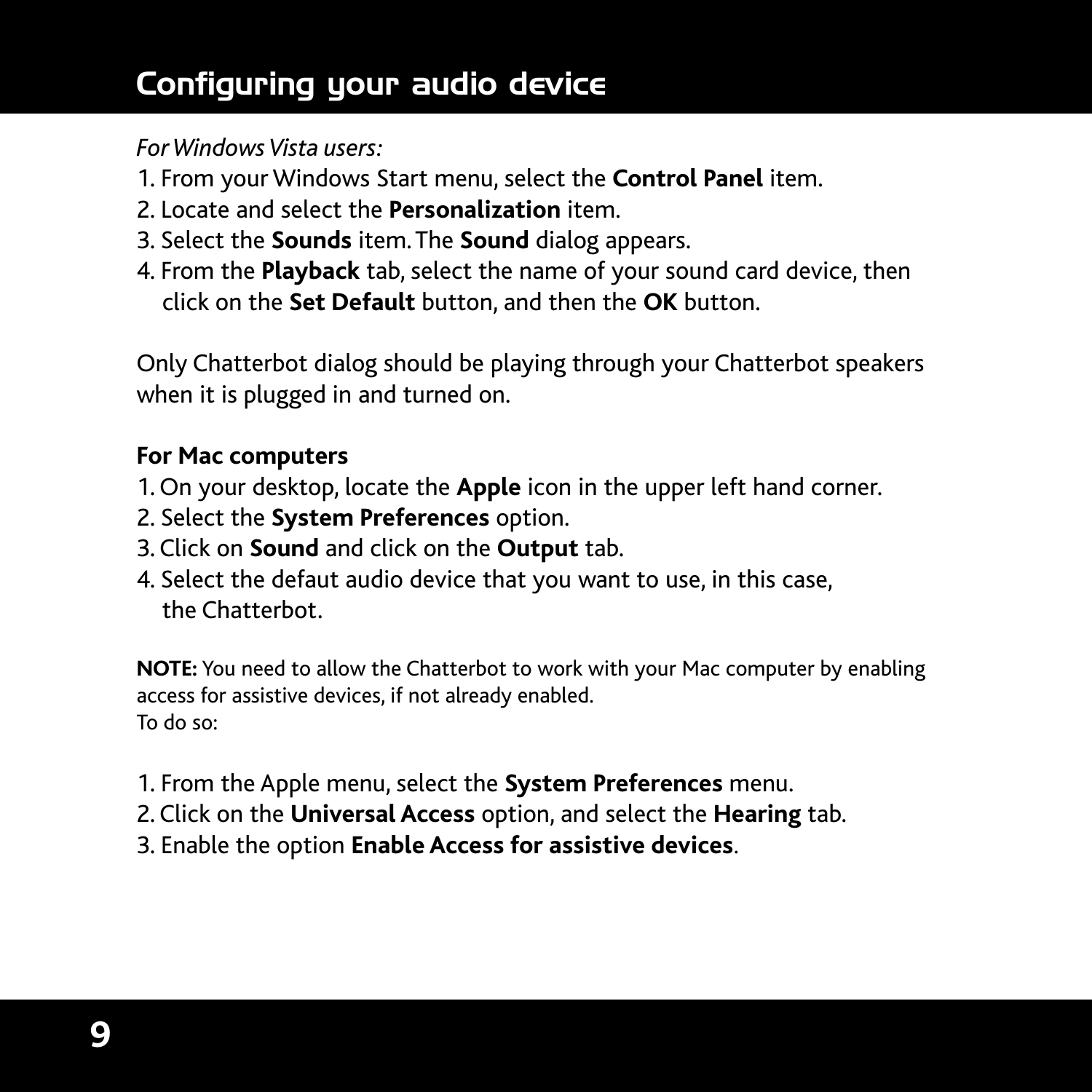# Chatterbot™ basics

Each Chatterbot is designed with a unique personality, remarks and jokes as you go about your day-to-day computer usage.

### **Chatterbot overview**







To have fun with your Chatterbot, you need to do the following:

- • **Install the Chatterbot software on your computer.** The installation wizard will guide you through installing the Chatterbot software.
- **Connect the Chatterbot to your computer.** The Chatterbot needs to be connected to a computer (PC or Mac) via the provided USB cable.
- **Start typing away!** While you type away in your normal computer applications, the Chatterbot will make comments on what you type or the programs you use.

# Chatterbot software basics

This section describes the Chatterbot software including system requirements, installation, the interface and how to use it.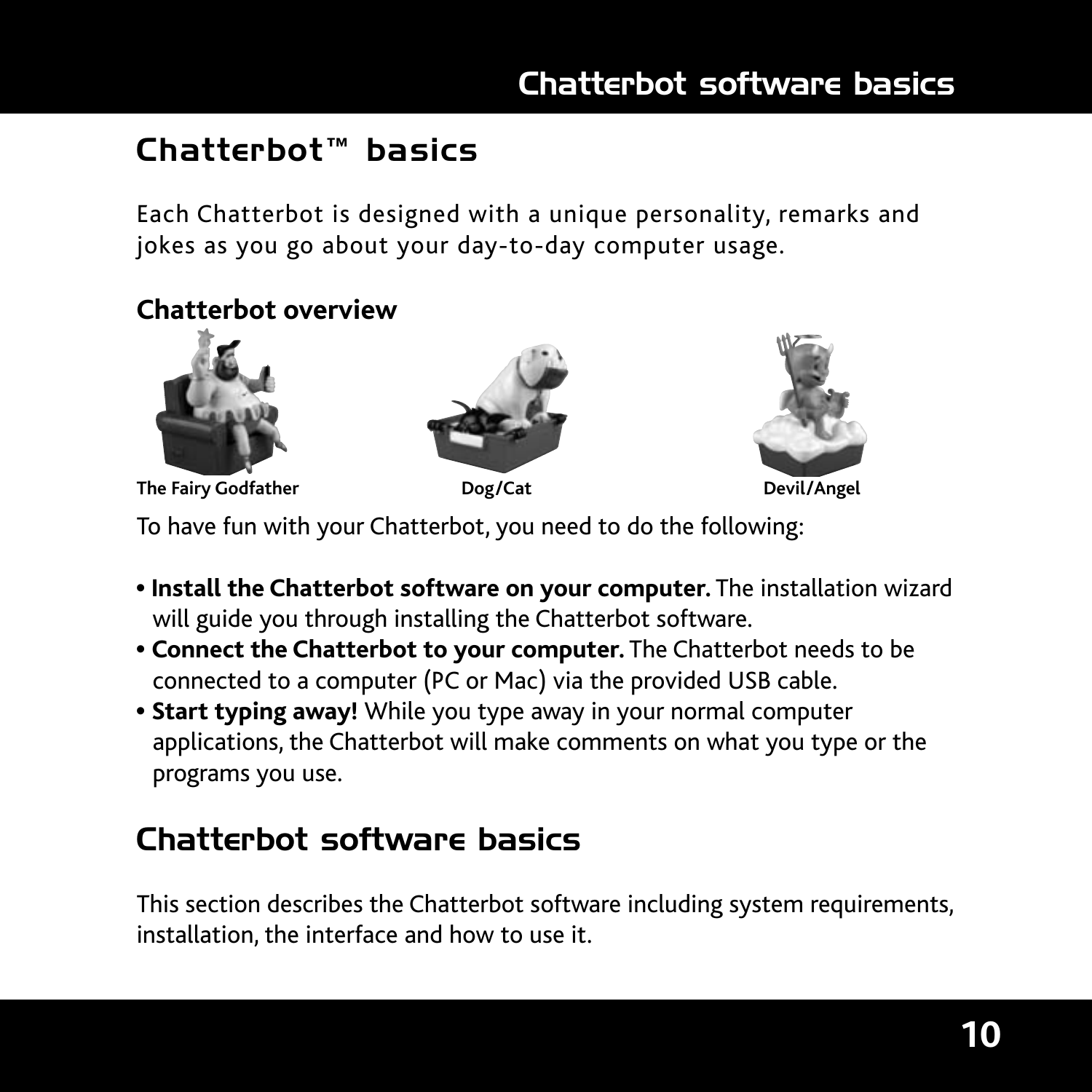### **System requirements**

The following are the minimum recommended system requirements for using the Chatterbot software:

| Operating system             | PC running Microsoft Windows XP SP2, or higher (English edition) OR<br>Mac computer running Mac OS 10 or newer |
|------------------------------|----------------------------------------------------------------------------------------------------------------|
| Processor                    | PIII 1.5GHz equivalent or higher processor                                                                     |
| Memory                       | 256 MB of system RAM                                                                                           |
| Hard disk free storage space | 300 MB available hard disk space                                                                               |
| Miscellaneous                | CD drive, Internet connection (required for Mac)                                                               |

### **Installing the Chatterbot software on your computer**

To install the Chatterbot software on your computer:

### **For PC computers**

1. Insert the Chatterbot Software CD in the CD drive (or DVD drive if available).

The Chatterbot Software welcome dialog appears.

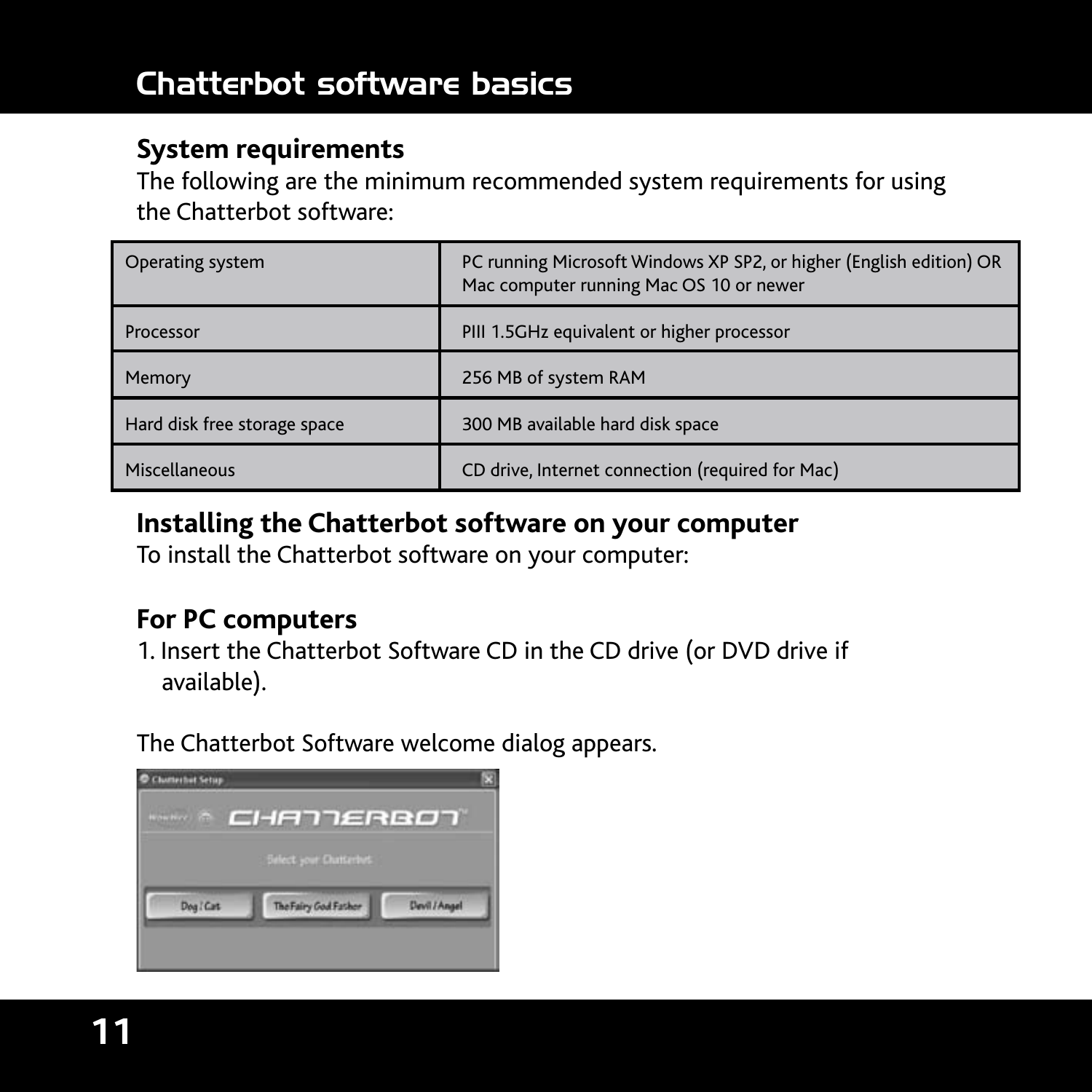2. Follow the instructions that appear onscreen to install the software.



### **For Mac computers**

- 1. Locate and download the Chatterbot Software image from www.wowwee.com/chatterbot
- 2. Click on the Chatterbot Software image file.

The Chatterbot Software welcome dialog appears.

3. Follow the instructions that appear onscreen to install the software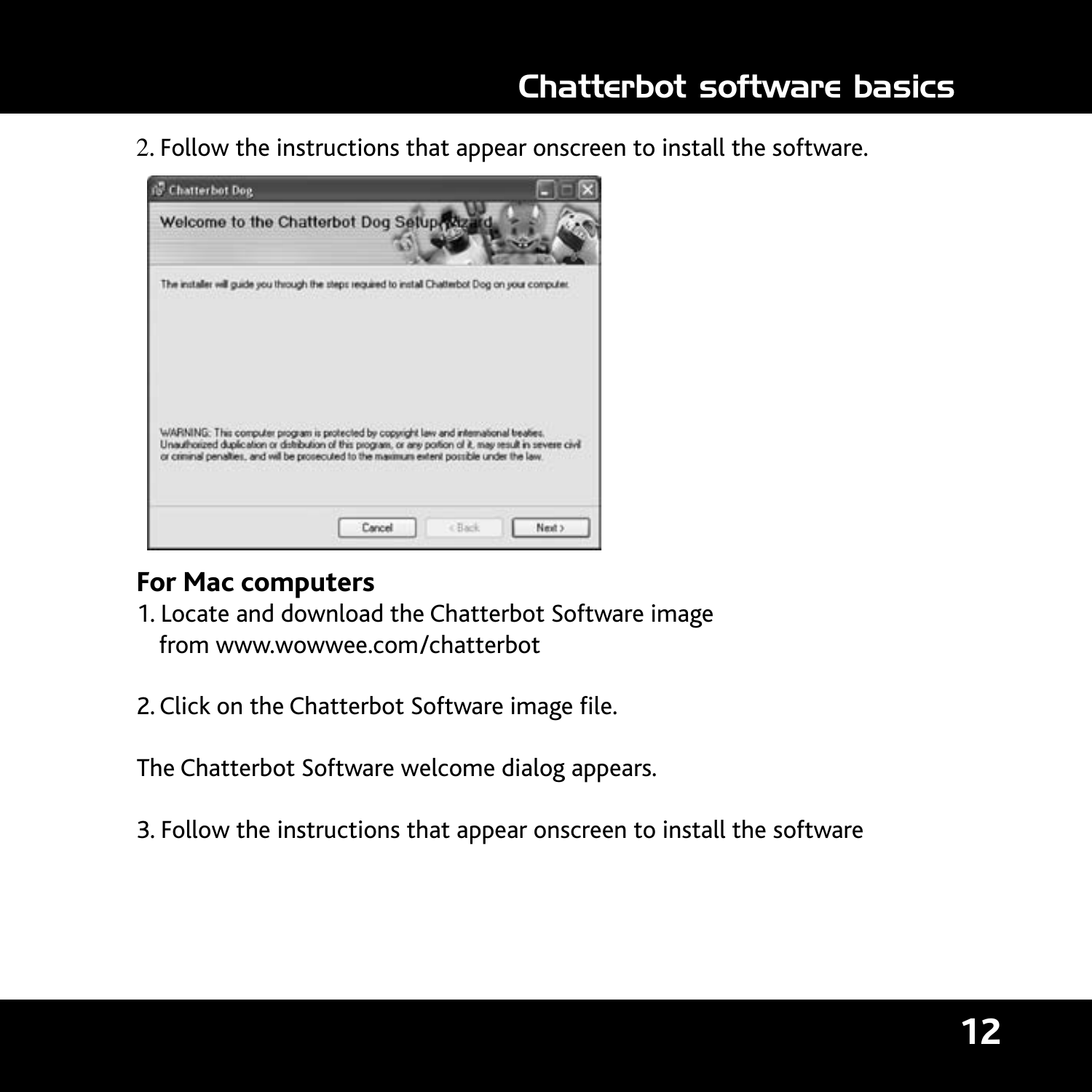### **Connecting Chatterbot™ to your computer.**

In order to use your Chatterbot, you need to connect it to your computer. To connect the Chatterbot to your computer:

1. On the provided USB cable, locate and connect the mini-USB connector on the cable to the mini-USB PORT on your Chatterbot.



2. Connect the opposite end of the USB cable to a USB PORT on your computer.

You can now use your Chatterbot with your daily computer activity!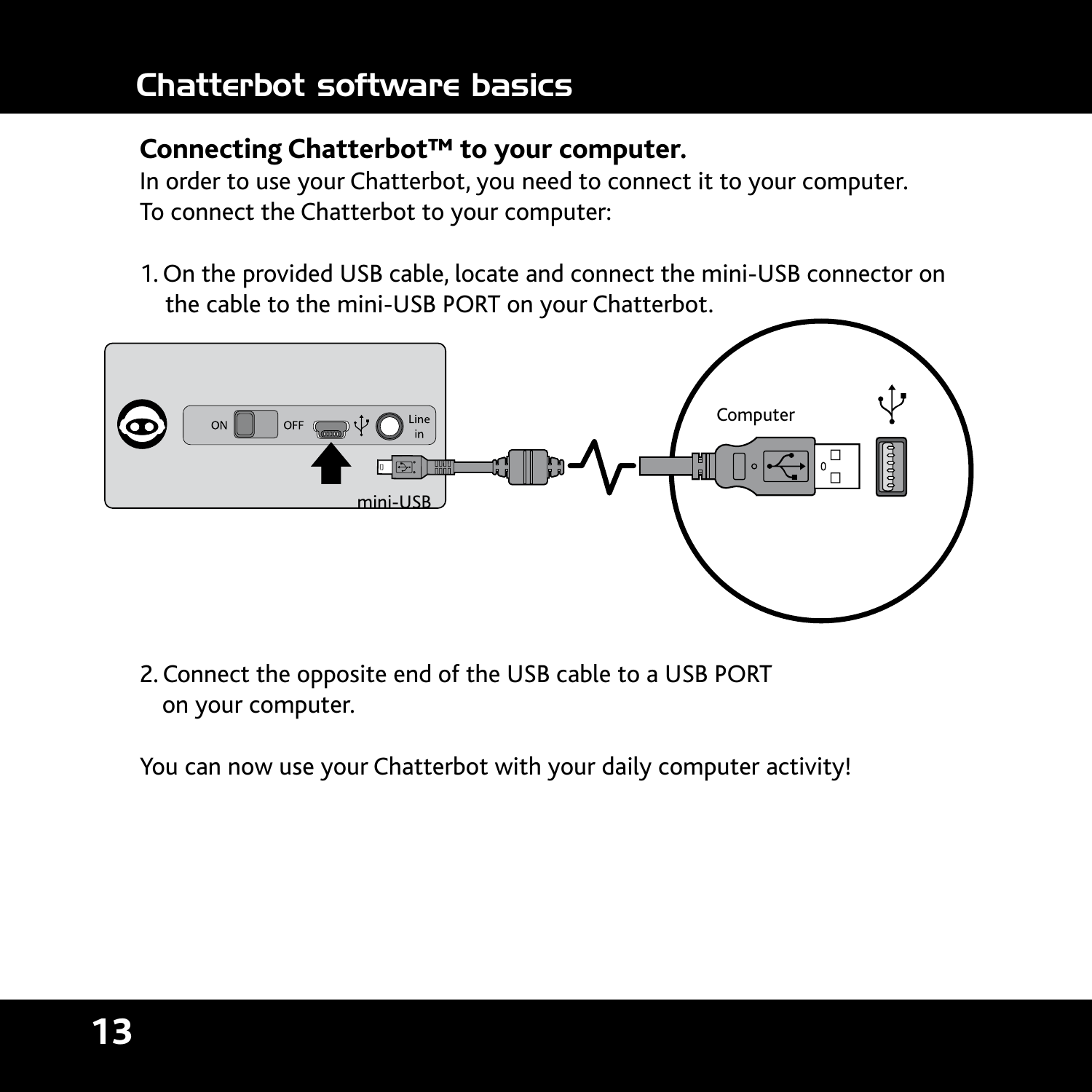# **Chatterbot software interface**

The following section describes how to use the Chatterbot software.



| Interface component   | <b>Description</b>                                                                                                                                          |
|-----------------------|-------------------------------------------------------------------------------------------------------------------------------------------------------------|
| <b>Action buttons</b> | Trigger the Chatterbot to make a remark according to the<br>selected action.                                                                                |
| • Factoid             | Makes Chatterbot say a random factual tidbit.                                                                                                               |
| $\cdot$ Random        | Makes Chatterbot say a random comment.                                                                                                                      |
| • Bodily function     | Triggers Chatterbot to "perform" a random bodily function.                                                                                                  |
|                       | NOTE: The function and availability of this button differs<br>according to the Chatterbot character and its accompanying<br>version of the software         |
| • Punish / Curse      | Triggers the Chatterbot with negative reinforcement and<br>prompts it to respond to the trigger.                                                            |
|                       | <b>NOTE:</b> The function and availability of this button differs<br>according to the Chatterbot character and its accompanying<br>version of the software. |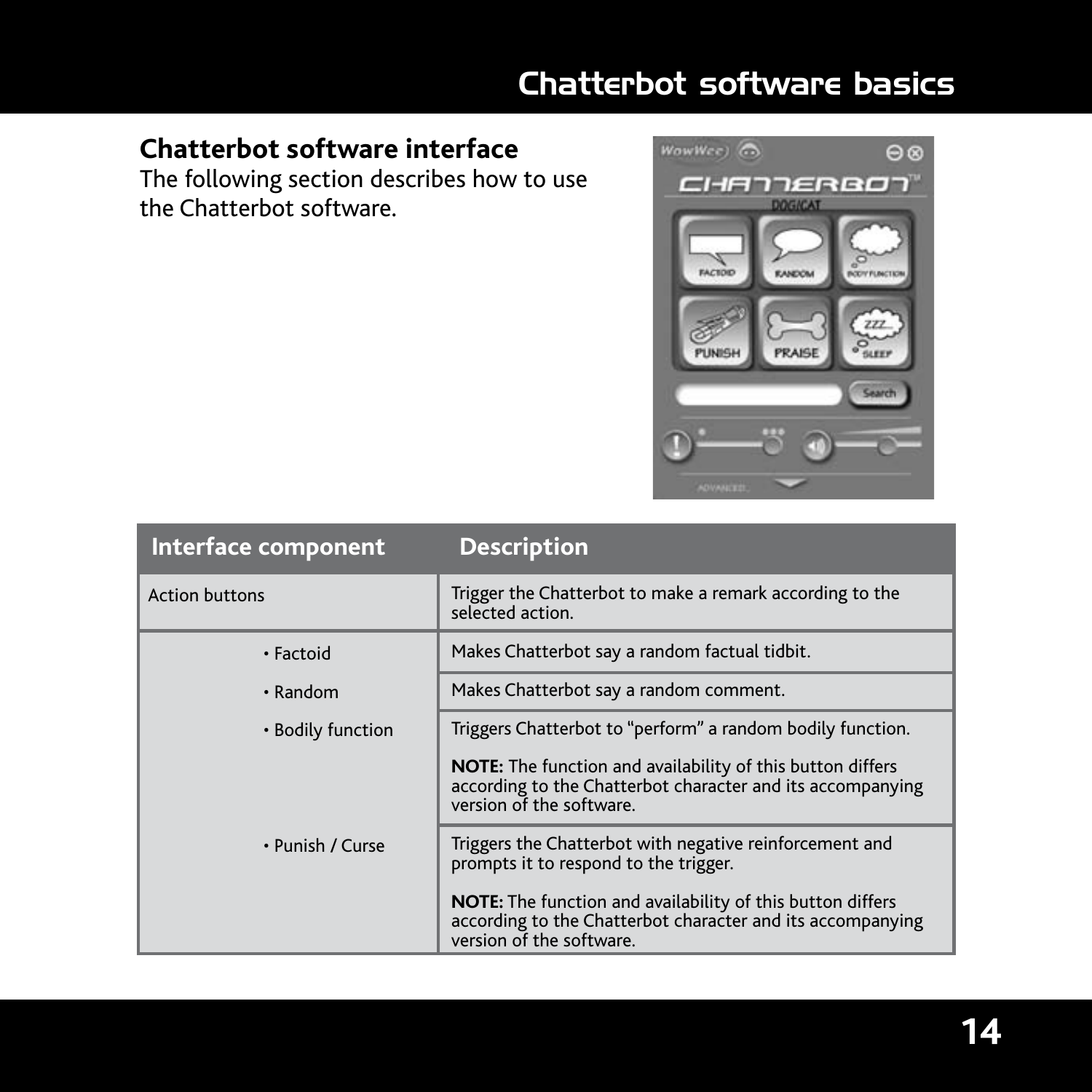| Interface component    | <b>Description</b>                                                                                                                                                                                                                                                                                                            |
|------------------------|-------------------------------------------------------------------------------------------------------------------------------------------------------------------------------------------------------------------------------------------------------------------------------------------------------------------------------|
| • Sleep / Wake up      | Toggles Sleep Mode on your Chatterbot which temporarily<br>stops all remarks and movements. Click on this button once<br>to enable Sleep Mode; click on it again to wake the Chat-<br>terbot from Sleep mode.                                                                                                                 |
| Search field           | Allows you to type in a term for which you want to search.                                                                                                                                                                                                                                                                    |
| Search button          | Launches the search engine retrieval of the specified search<br>term.<br>When you type in a search term in this field, it will trigger a<br>Chatterbot remark, regardless of the activity level.<br>After you click on the Search button, the software will high-<br>light the specified term from the list of trigger words. |
| Chatter control slider | Adjusts the Chatterbot's random chatter levels. Move the<br>slider towards the left for less frequent chatter; move the<br>slider towards the right for more frequent chatter.                                                                                                                                                |
| Volume slider          | Adjusts the Chatterbot's volume levels. Move the slider<br>towards the left for lower volume chatter; move the slider<br>towards the right for louder chatter.                                                                                                                                                                |
| Advanced options       | Allows you to set advanced options on your Chatterbot, such<br>as toggling your Chatterbot trigger words and plugins. See<br>the section Advanced options for more details.                                                                                                                                                   |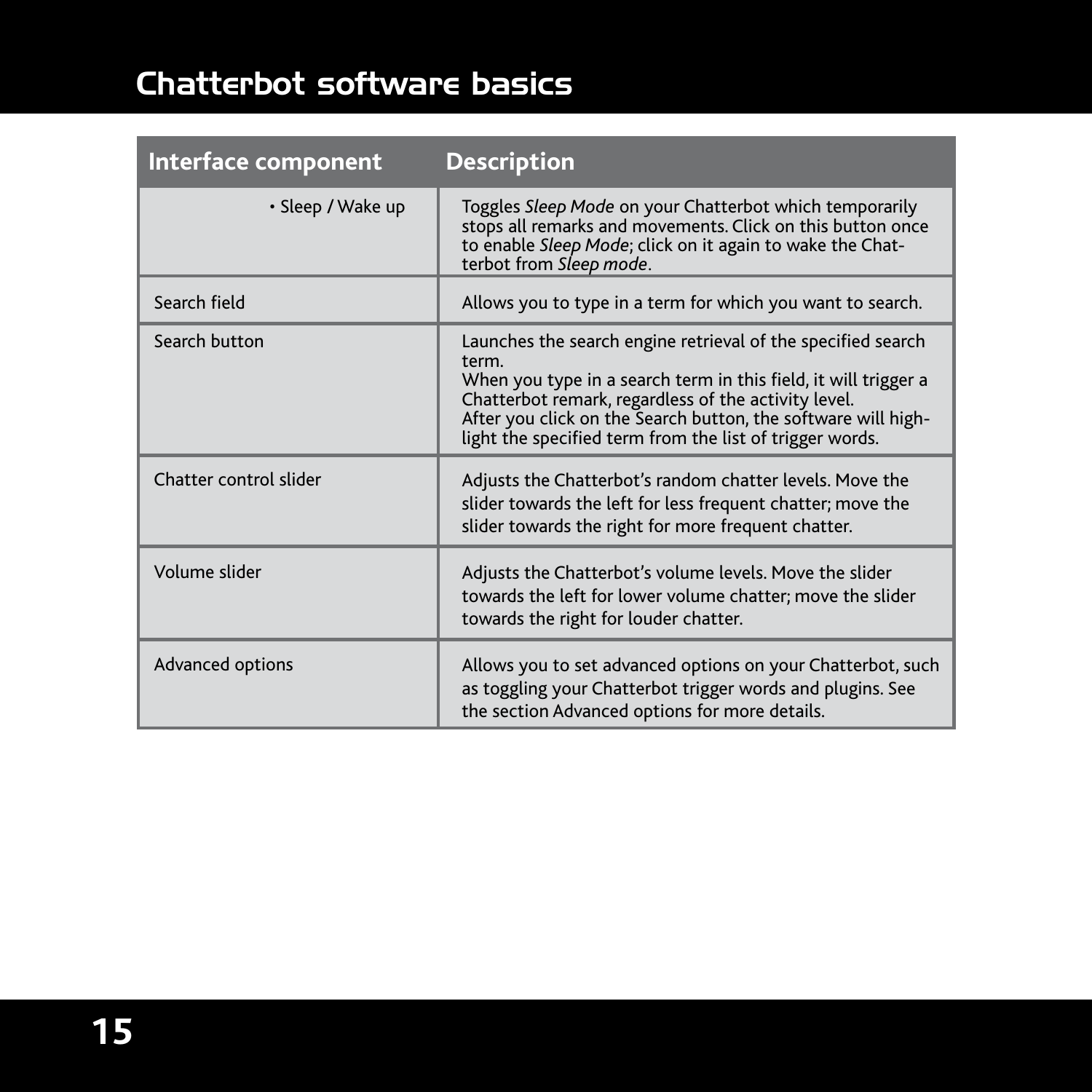### **Advanced options**

In the **Advanced options** section of the Chatterbot software, you can toggle chatter triggers.



To access the advanced options of the interface, click on to toggle the **Advanced** options.

| <b>Advanced options</b> | <b>Description</b>                                                                                                                                                                                                                     |
|-------------------------|----------------------------------------------------------------------------------------------------------------------------------------------------------------------------------------------------------------------------------------|
| Trigger list            | Allows you to enable or disable trigger words to be used in the<br>Chatterbot software.                                                                                                                                                |
| • Bodily function       | Allows you to enable or disable the associated trigger word.                                                                                                                                                                           |
| • Trigger word          | Specifies the string (word or set of characters) that will trigger<br>its associated trigger audio file.                                                                                                                               |
| Plugin list             | Allows you to enable and/or disable Chatterbot components.                                                                                                                                                                             |
| • Motion                | Toggles the Chatterbot's movements. Enable the option to<br>allow your Chatterbot to move when it makes a remark. Dis-<br>able the option to stop the Chatterbot's movements.                                                          |
| · iTunes                | Toggles the iTunes plugin for the Chatterbot software. Enable<br>the option to allow your Chatterbot to make remarks when<br>you run iTunes. Disable the option to disallow the Chatterbot<br>from making remarks when you run iTunes. |
| Version number          | Indicates the software version number.                                                                                                                                                                                                 |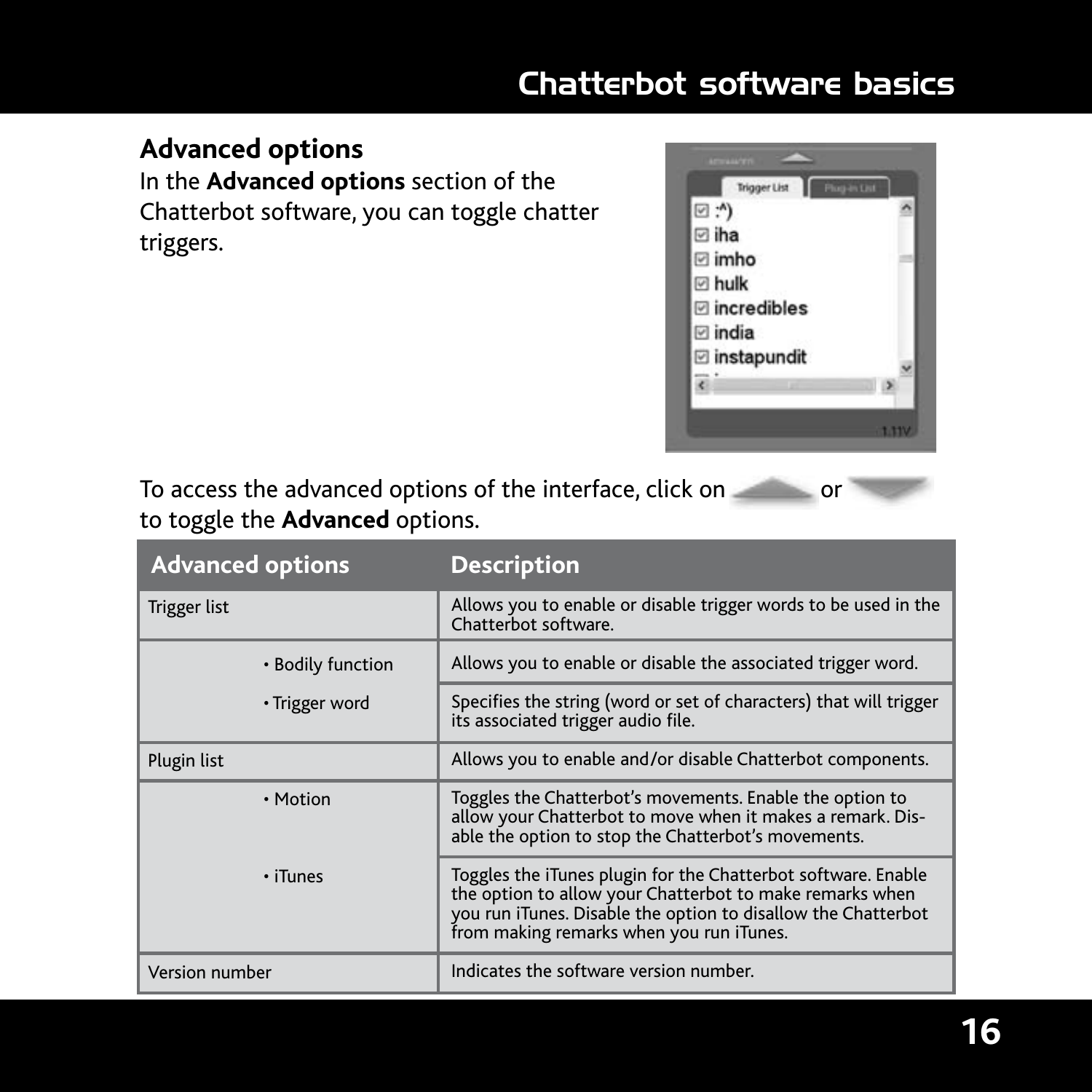### Chatterbot software basics / Important safety information

### **Toggling chatter triggers**

If there are trigger words that you would rather not have Chatterbot recognize, you can disable them (or enable them) from the list of triggers; by default, all trigger words are enabled.

To disable or enable a trigger word:

1. From the **Trigger List** tab, locate the trigger word from the list of triggers.

2a. To disable the trigger word, disable the option next to the trigger word.

2b. To enable the trigger word, enable the option next to the trigger word.

If you've disabled a trigger word, the Chatterbot software should now ignore all instances that word being typed. If you've enabled a trigger word, the Chatterbot software will recognize when you type that word.

# Important safety information

Take note of the following when operating Chatterbot:

- Do not immerse Chatterbot or any parts of it in water or any other form of liquid.
- Do not drop, throw, or kick Chatterbot as this might damage its mechanical functions.
- Avoid abruptly disconnecting Chatterbot from your computer, especially if the Chatterbot or your computer is turned on.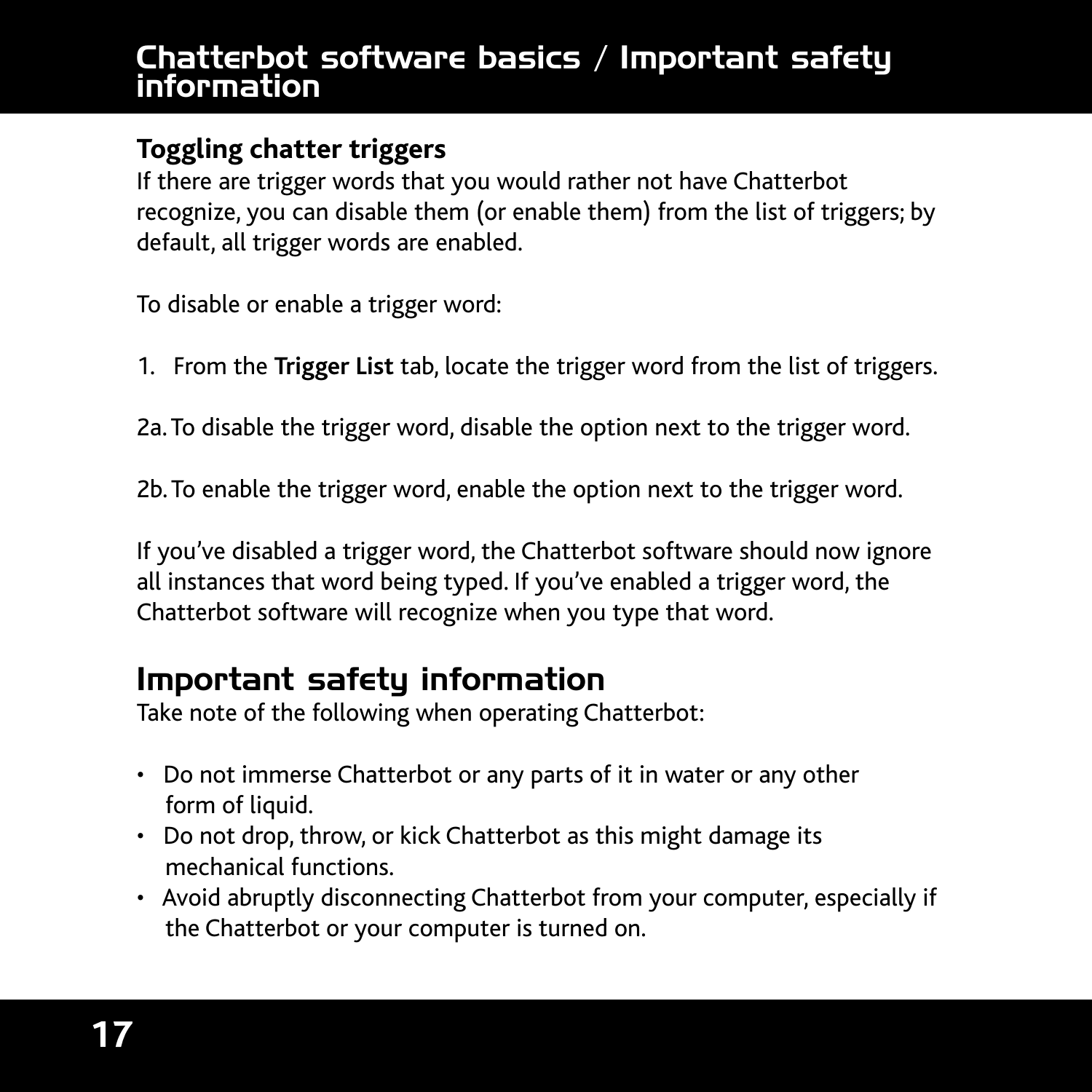# Using your Chatterbot as a standalone speaker

# Using your Chatterbot as a standalone speaker

You can use your Chatterbot as a standalone speaker for your external audio device, such as an MP3 player or stereo equipped with an audio output.



**NOTE:** Make sure your Chatterbot is turned on.

**NOTE:** When you use your Chatterbot as a standalone speaker, you need to make sure there are batteries installed in it. Refer to the section on installing the required batteries.

To use your Chatterbot as a speaker:

- 1. Connect one end of the supplied audio cable to the external audio source's audio output jack.
- 2. Connect the opposite end of the audio cable to the Chatterbot's audio input jack.
- 3. Enable playback on your external audio source.

The sound from your audio source should play through your Chatterbot's speaker.

**NOTE:** You can also use your Chatterbot as a speaker for your computer. Refer to the section Configuring your audio device

**NOTE:** If your Chatterbot does not receive any audio for approximately 10 minutes it will enter Sleep Mode. To reactivate it, turn the Chatterbot OFF and then ON again using the power switch located on the back.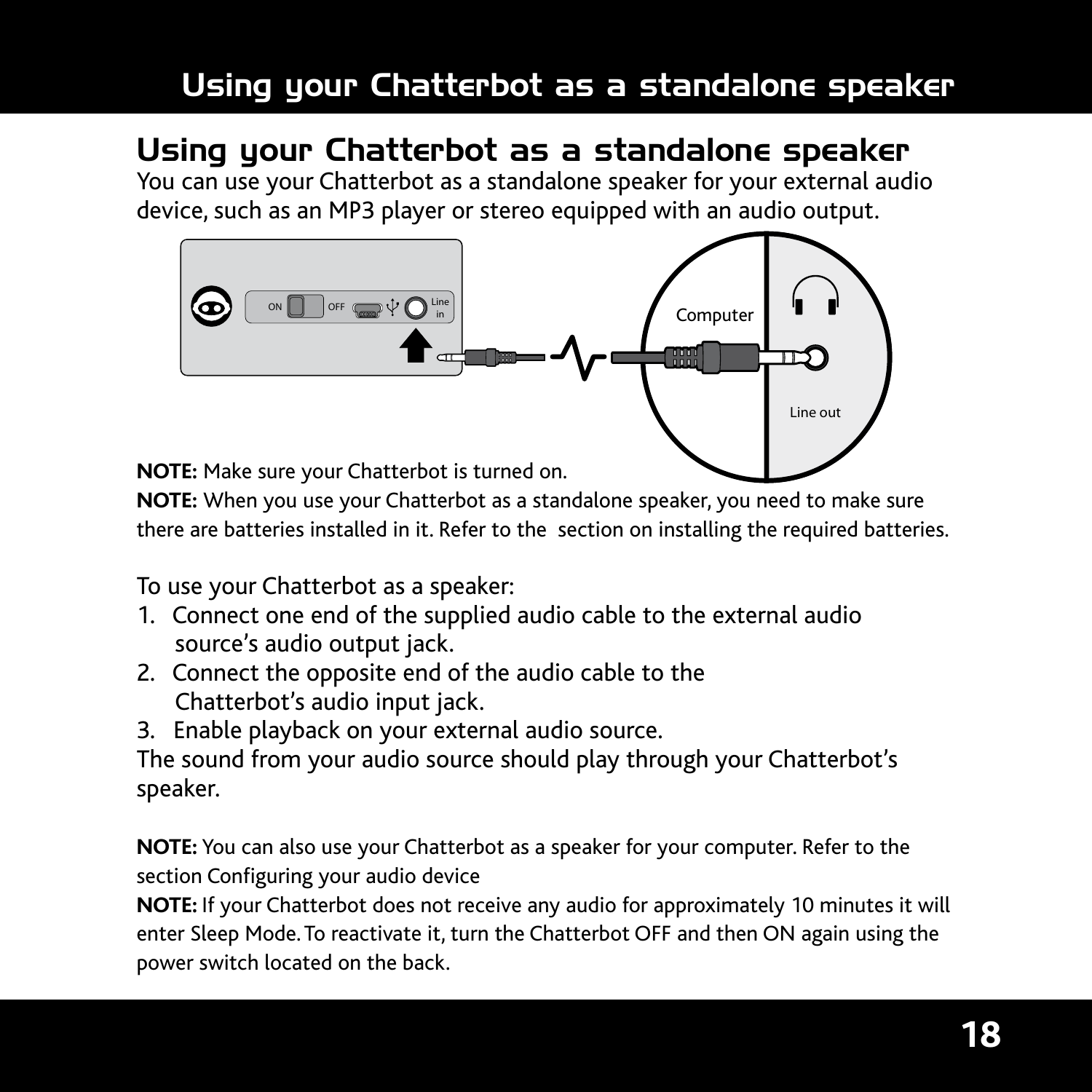# To uninstall the Chatterbot software

# To uninstall the Chatterbot software

To uninstall the Chatterbot software from your computer:

### **For PC computers**

- 1. From the Windows **Control Panel**, select the **Add/Remove Programs option**.
- 2. From the list of installed programs, select the **Chatterbot** item from the list of currently installed programs, and then click on the **Remove** button.

The uninstallation wizard will prompt you to confirm the uninstallation. Click on the **Yes** button.

When the uninstallation wizard is finished uninstalling the product, the Chatterbot software should be removed from your computer.

### **For Mac computers**

- 1. Locate the application file for the Chatterbot software.
- 2. Drag the icon into the **Trash**.

The Chatterbot software should be removed from your computer.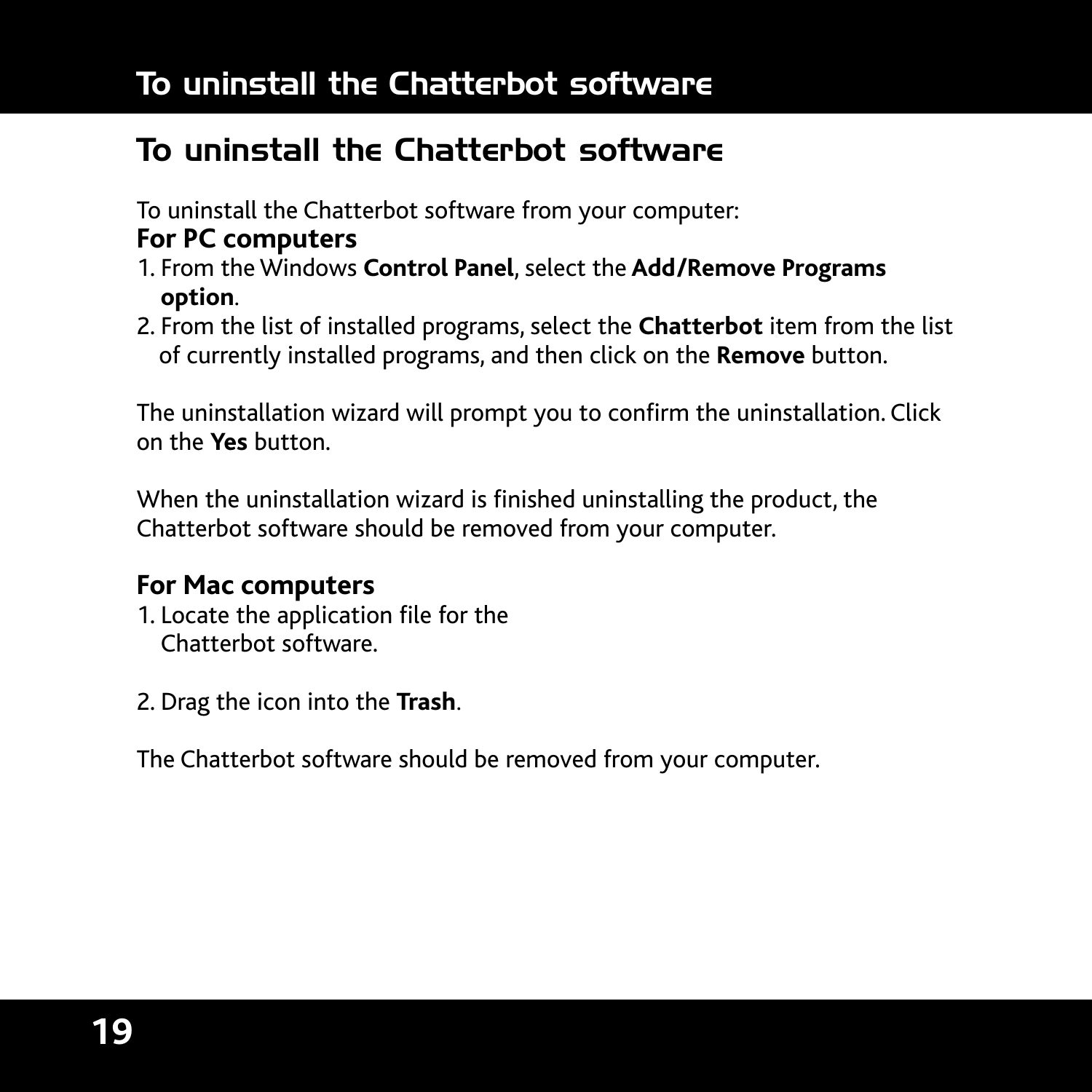# Warranty information

Your Chatterbot is warranted against defects for a period of 30 days. WowWee Group Ltd. warrants to the original consumer purchasers that Chatterbot ("Product") will be free from defects in material and/or workmanship under normal use for a period of 30 days from the date of purchase. This Warranty is in lieu of all other express or implied warranties which might arise with respect to this Product, including the warranties of merchantability or fitness for a particular purpose. IN ADDITION, INCIDENTAL AND CONSEQUENTIAL DAMAGES ARE HEREBY EXCLUDED BOTH FOR PROPERTY AND TO THE EXTENT PERMITTED BY LAW, FOR PERSONAL INJURY DAMAGE. Some states do not allow the exclusion of limitation of incidental and consequential damages.

Should you experience any difficulty with your Product, please return it to the place of purchase, along with an original proof of purchase, and either the original box or the UPC Code label from the box. You will receive a replacement for the Product, or be issued a refund for the purchase of the Product in the event a replacement is not available at the place of purchase. Note that this warranty is automatically void for any hardware modifications (including tampering or disassembly), accidental damage, damage outside what is considered normal use, or abuse.

This warranty does not cover any hardware, software or other add-on components installed by the end-user.

Valid only in U.S.A.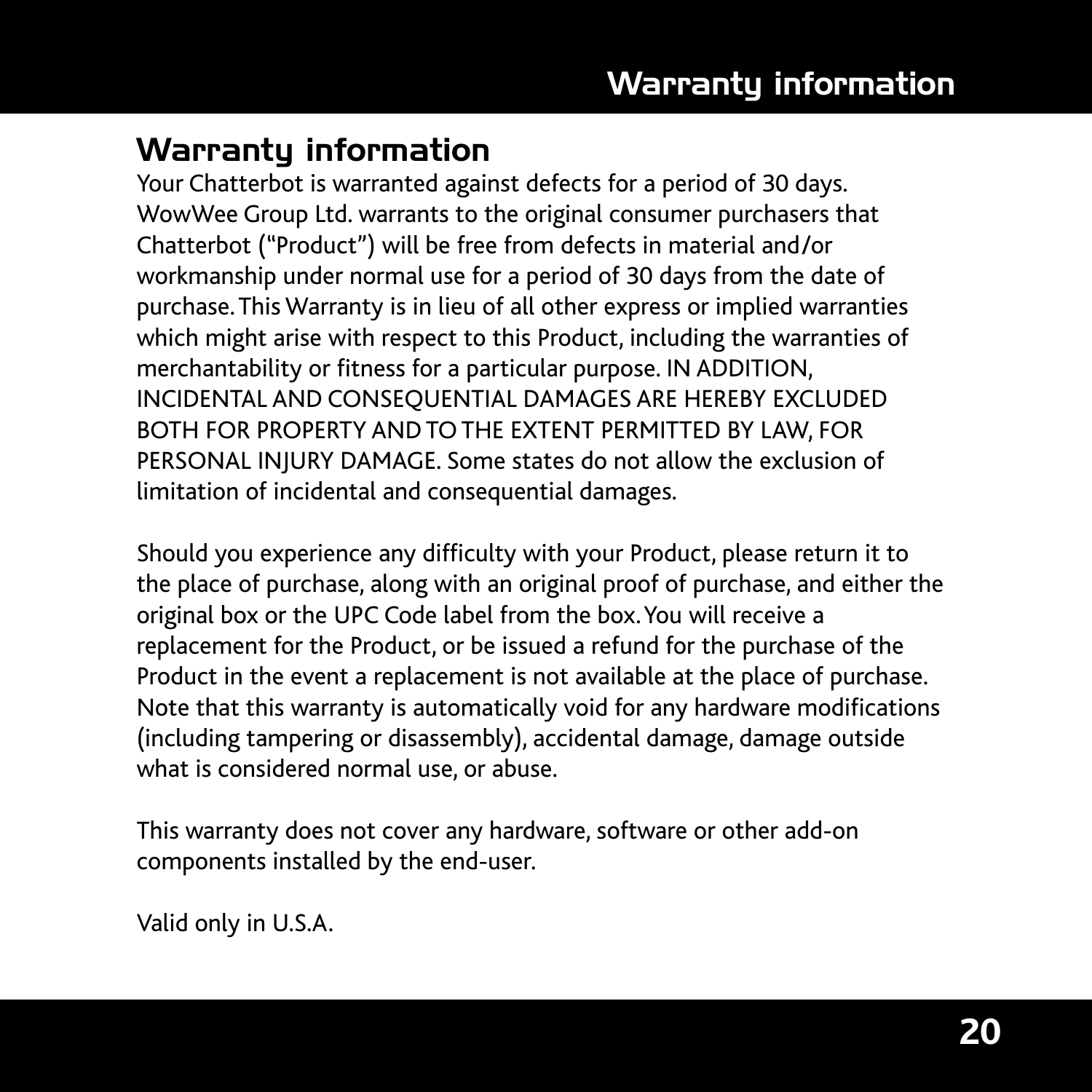# FAQs

# FAQs

Q: Why does the LED indicator(s) not light up?

A: Verify that your Chatterbot is turned on. If it is on, try turning it off and then on again. If that doesn't work, then try unplugging it your computer and then plugging it back in. When you plug it back to your computer, the computer should recognize the Chatterbot device.

Q: Why does the Chatterbot not make any sounds?

- A: There are a few possible solutions for this:
- Verify that the mute option is disabled.
- Verify that your default audio device is properly configured.
- Verify that your Chatterbot is properly connected.
- Verify that the audio file associated with your trigger exists.

- You might have an incorrect version of the Chatterbot software installed on your computer, that is, one that does not match the Chatterbot robot. Verify that you have the correct version of the Chatterbot software to match your Chatterbot robot.

Q: How do I use Chatterbot as a speaker?

A: You need to use the included audio cable and plug your Chatterbot to your external audio source. Refer to the section Using your Chatterbot as a speaker for more information.

If you have questions that are not answered in this manual, refer to the Chatterbot support site: www.wowweesupport.com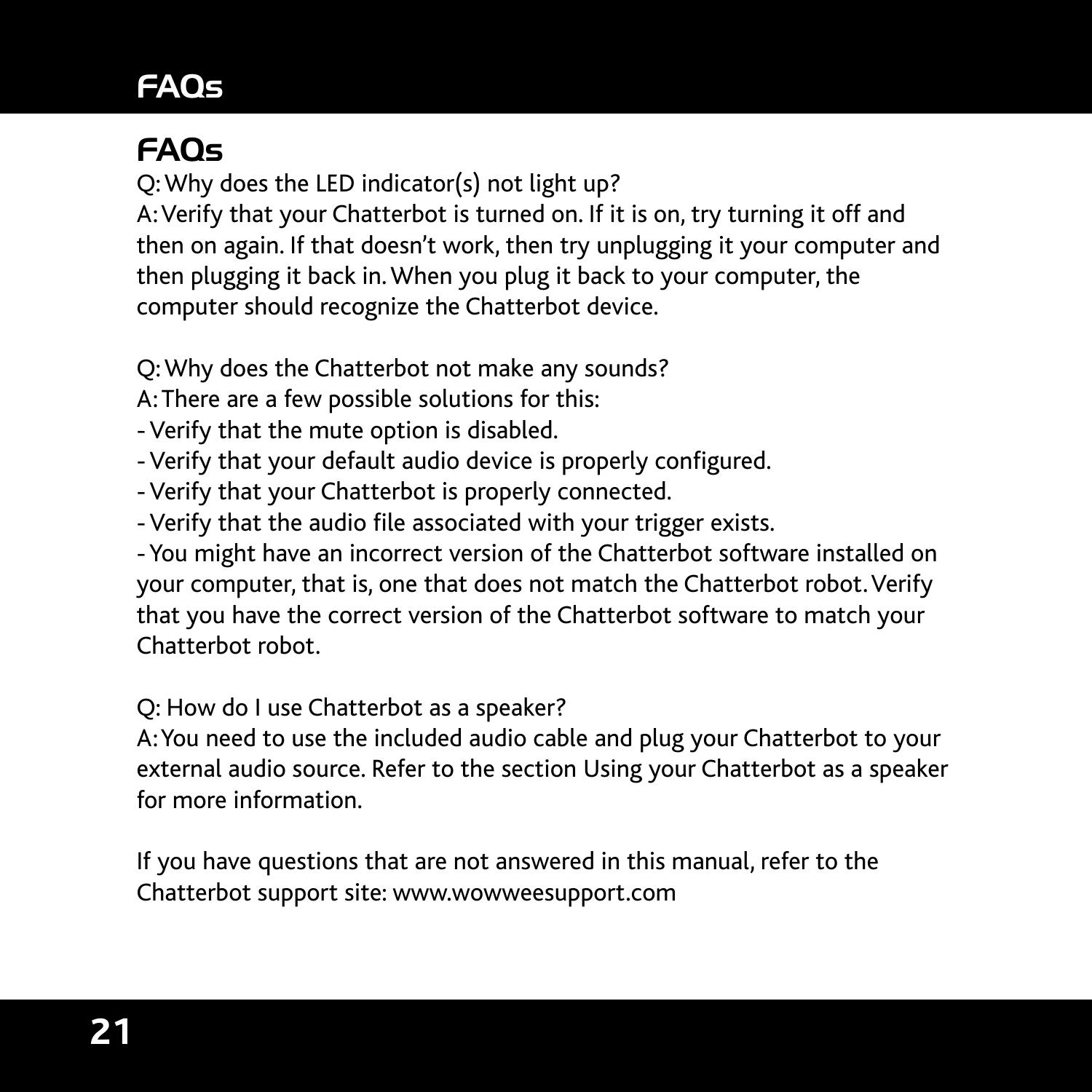# Index

# Index

| advanced options                    | P. 16     |
|-------------------------------------|-----------|
| batteries                           |           |
| installing                          | P. 6      |
| requirements                        | P. 6      |
| chatter control                     | P. 16     |
| connecting to a computer            | P. 13     |
| factoid                             | P. 14     |
| FAQs See frequently asked questions |           |
| frequently asked questions          | P. 21     |
| LED                                 | P. 4, 21  |
| mute                                | P. 21     |
| options                             |           |
| advanced                            | P. 16     |
| package contents                    | P. 5      |
| random                              | P. 14     |
| safety information                  | P. 17     |
| search                              | P. 15     |
| software                            |           |
| for Macintosh                       | P. 12     |
| for PC                              | P. 11     |
| installation                        | P. 11, 12 |

| sounds              | P. 21 |
|---------------------|-------|
| speaker             | P. 21 |
| standalone function | P. 18 |
| triggers            | P. 17 |
| toggling            | P. 17 |
| USB cable           | P. 13 |
| USB connector       | P. 13 |
| user manual         | PБ    |
| volume              |       |
| adjusting           | P. 15 |
| volume slider       | P. 15 |
| warranty            | P. 20 |
| website             | P. 21 |
|                     |       |